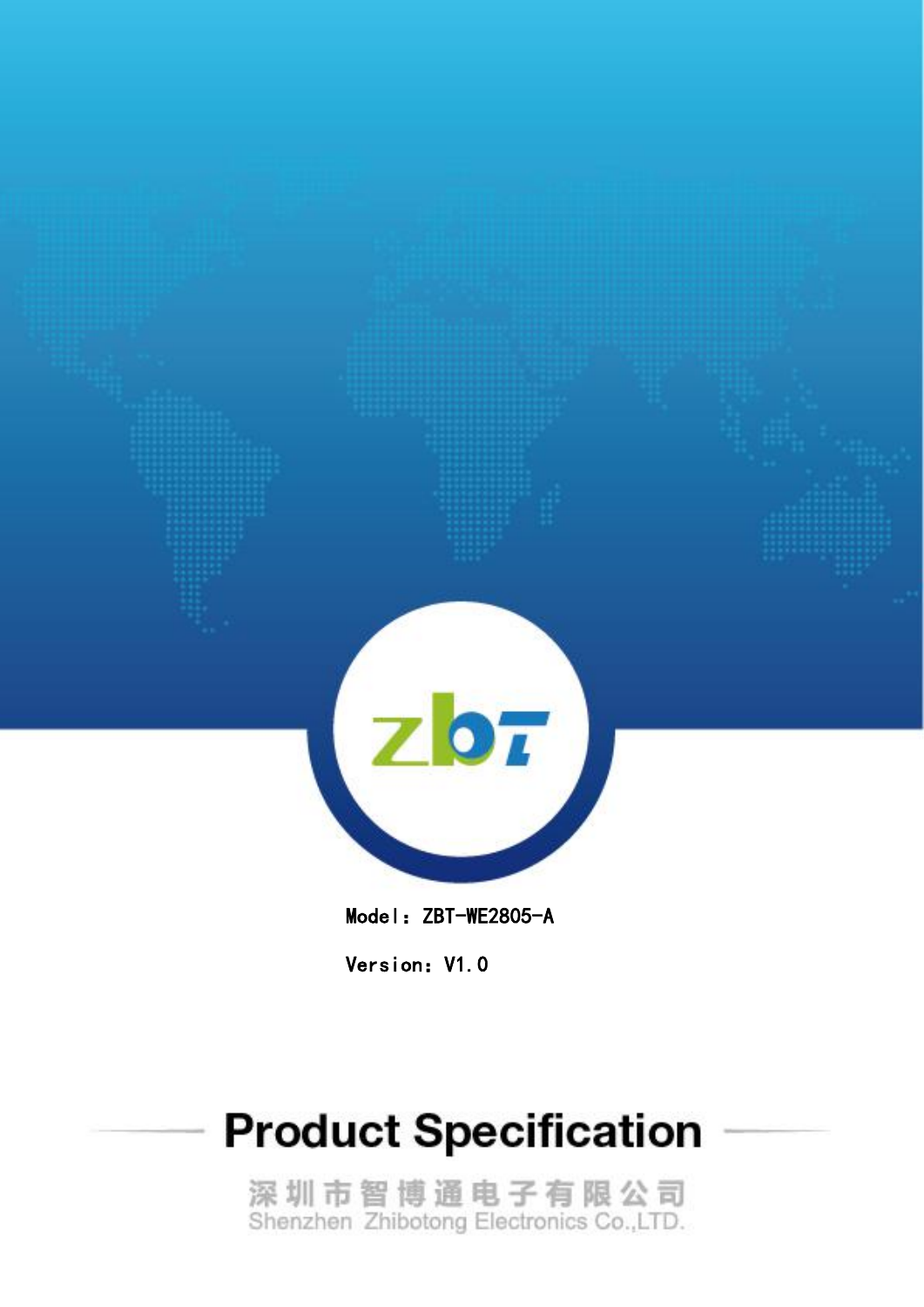

#### **Contents**

| .3rd |
|------|
| 3rd  |
| .3rd |
|      |
|      |
|      |
|      |
|      |
|      |
|      |
|      |
|      |
|      |
|      |
|      |
|      |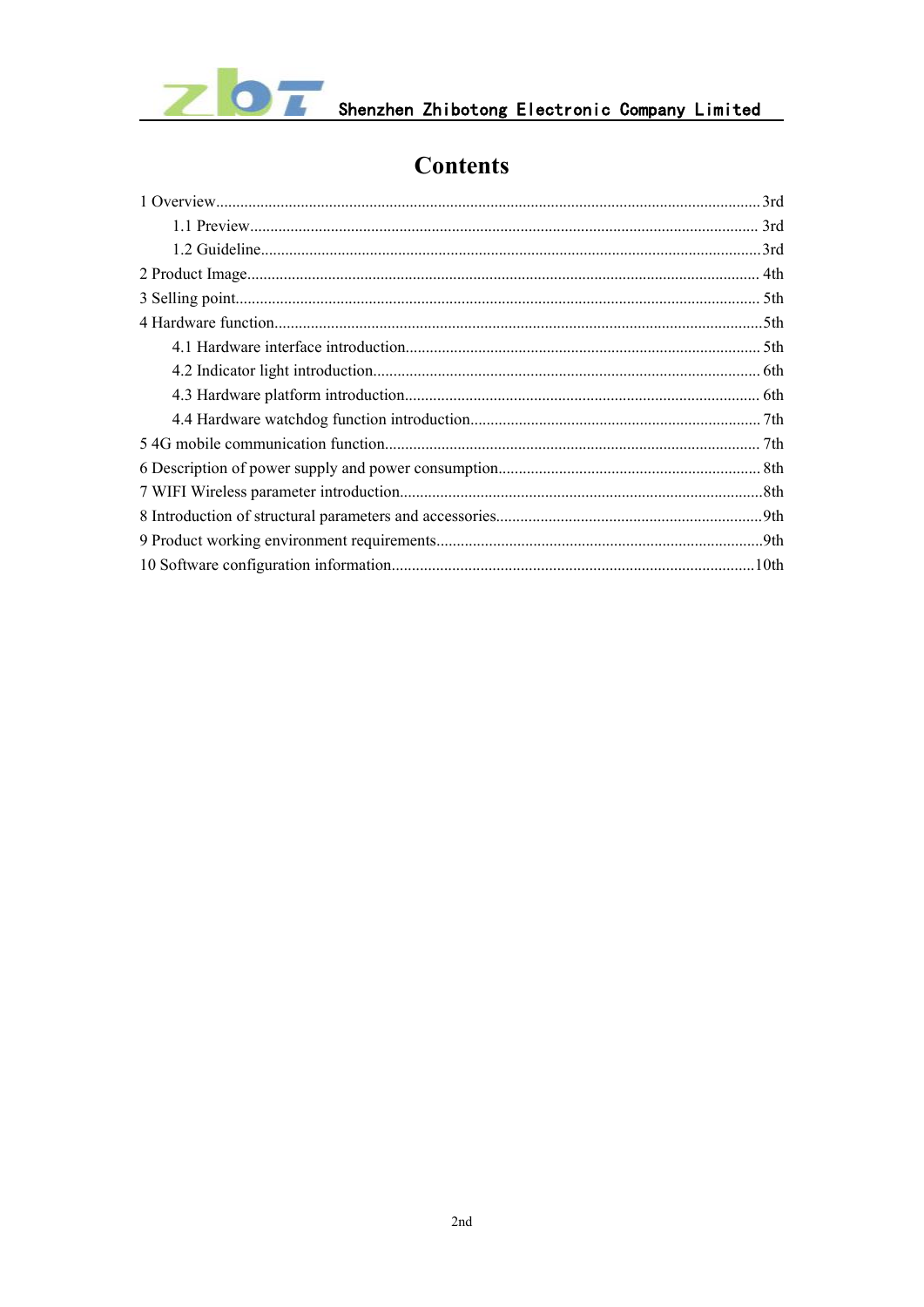

# <span id="page-2-0"></span>**1 Overview**

#### <span id="page-2-1"></span>**1.1 Preview**

This document describes ZBT-WE2805-A's electrical characteristics, RF performance, size, application environment and so on. From this document, end users or developers can quickly understand the hardware functions of this router. .

ZBT-WE2805-A is a 4G routing product for home used. It accesses the Internet through 4G mobile communication dial-up or 100Mbps WAN port dial-up, and then shares the wireless WiFi and internet network to user or device.

And also,it can be supported wired Ethernet .Customers can be connected WAN port by wired Ethernet cable to share wireless WiFi and wired network to user or device.

#### <span id="page-2-2"></span>**1.2 Guideline**

Related standards:

- USB2.0 bus standard
- SIM/USIM slot standard
- $\bullet$  IEEE802.11n/g/b
- IEEE802.3/802.3u
- 4G mobile communication standard depend on the 4G mobile communication module which we selected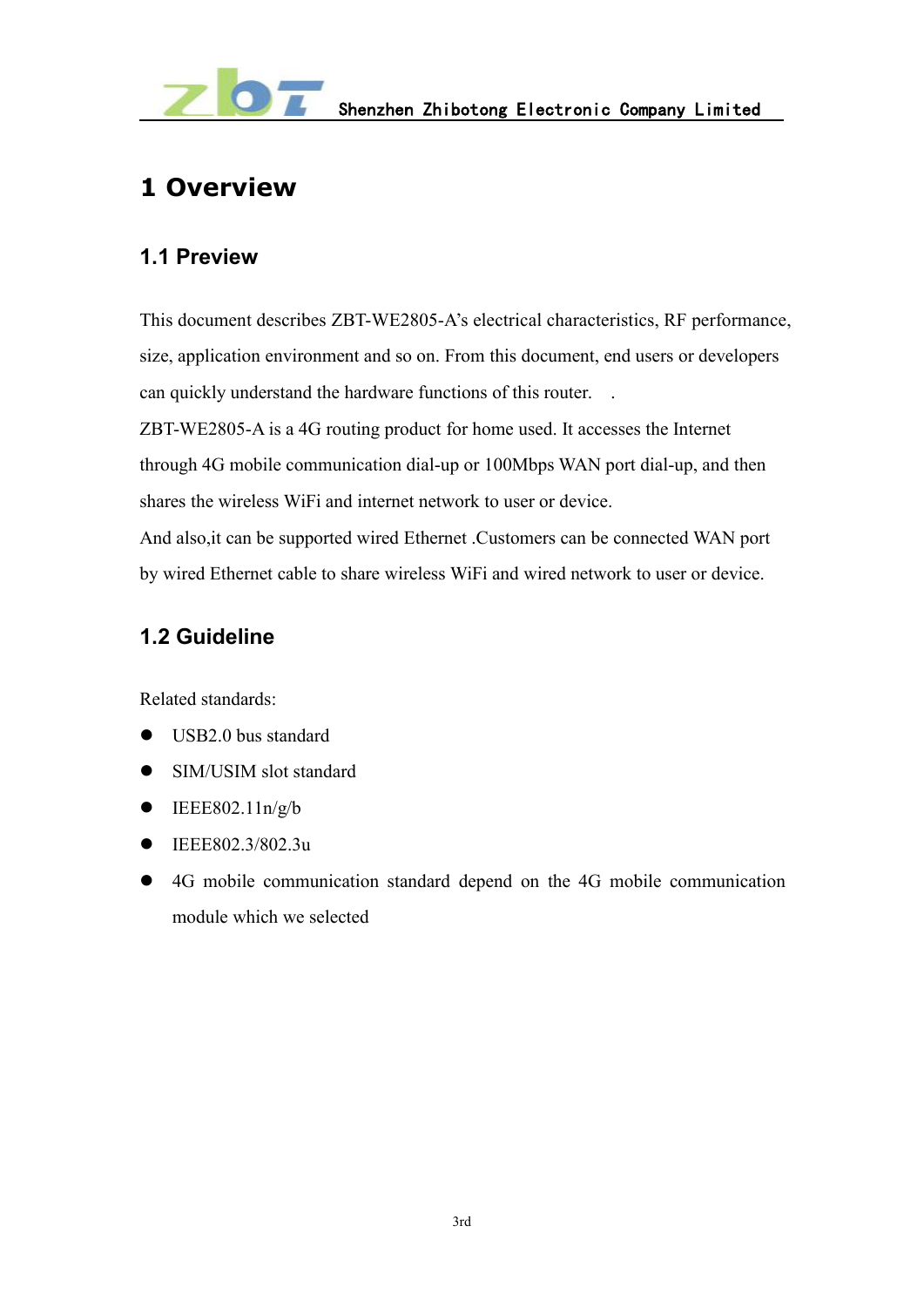

# **2. Product Image**

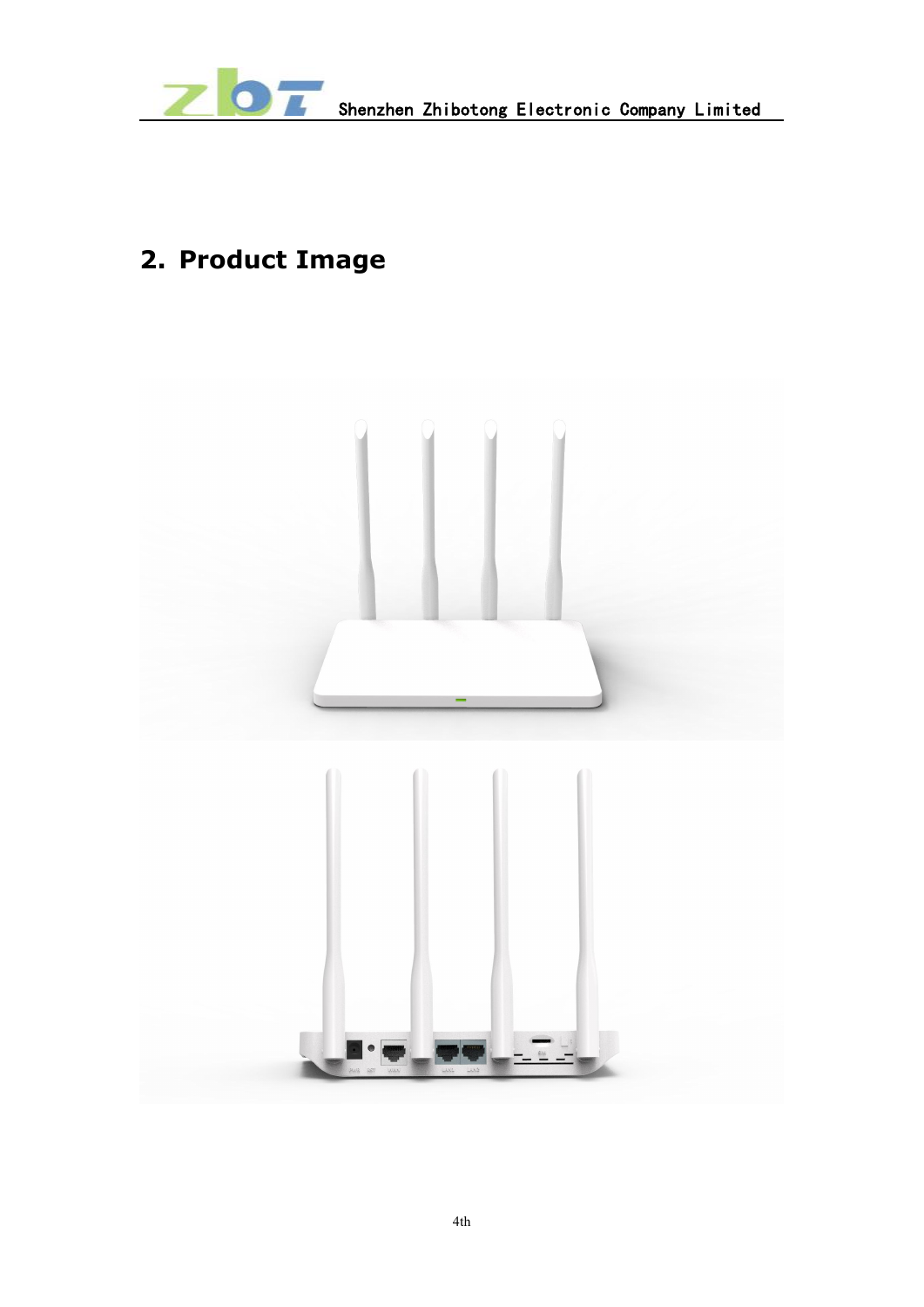

## <span id="page-4-0"></span>**3 .Selling point**

- Adopt MT7628NN chipset, MIPS24KEc architecture CPU, main frequency is up to 580MHZ
- Support 2.4G, rated up to 300Mbps
- $\bullet$  Support 802.11 N/G/B protocols.
- **MT7628NN chipset integrates 64MB DDR2, match with 8MB Nor Flash**
- 1\*WAN and 2\*LAN 100Mbps adaptive network port, support automatic flip (Auto MDI/MDIX)
- Support "one-click flash mode", Long press the reset button to boot and then will enter the rescue flash mode
- Built-internal 4G module to support 3G&4G function,
- One standard SIM card slot, support SIM/USIM card
- $\bullet$  External high gain omnidirectional antenna with  $360^\circ$  wireless signal
- This product supports hardware watchdog function, when the routing system fails, it will restart the device automatically.

#### <span id="page-4-1"></span>**4. Hardware function**

#### <span id="page-4-2"></span>**4.1 Hardware interface introduction**

| Network port  | 1*WAN,100Mbps support automatic flip (Auto MDI/MDIX)<br>IEEE 802.3/802.3u,802.n/g/b  |
|---------------|--------------------------------------------------------------------------------------|
|               | 2*LAN,100Mbpssupport automatic flip (Auto MDI/MDIX)<br>IEEE 802.3/802.3u,802.11n/g/b |
| SIM card slot | 1*SIM slot, support SIM/USIM                                                         |
| Power         | $DC5.0*2.1MM$ port                                                                   |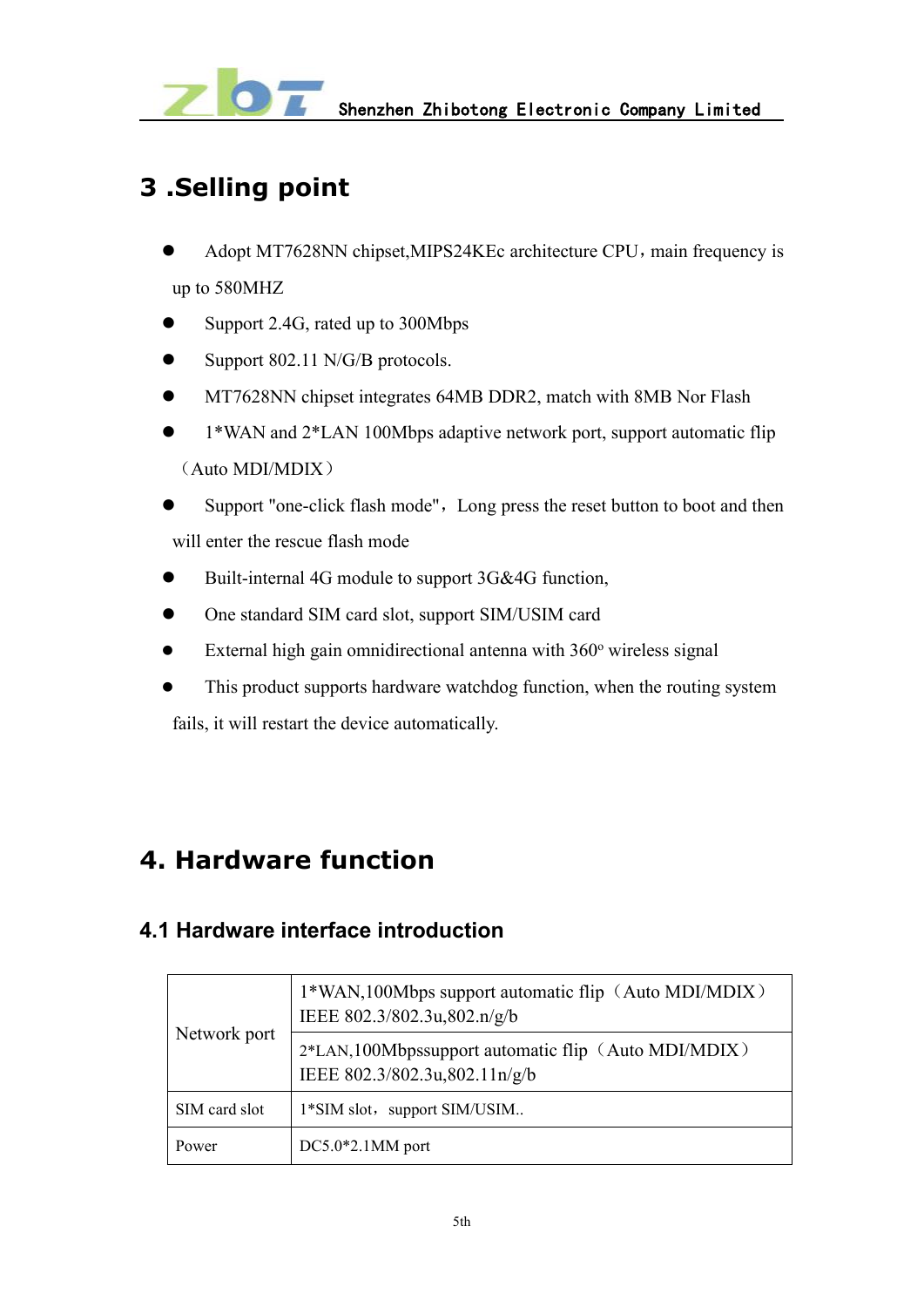

| Reset button           | 1* reset button                                                 |
|------------------------|-----------------------------------------------------------------|
|                        | 2*2.4G & 5dbi external Omnidirectional antennas                 |
| Antenna                | 2*4G 5dbi internal Omnidirectional antennas                     |
| 4G module<br>interface | It is directly SMT LCC+LGA 4G module to support 3G&4G function. |

### <span id="page-5-0"></span>**4.2 Indicator light introduction**

| LED<br><b>WAN</b> | Connect to the Internet port, the indicator will be always light, and it will |
|-------------------|-------------------------------------------------------------------------------|
|                   | flash when there is data communication, the network port with LED             |
| LAN1<br>LED       | Connect to the Internet port, the indicator will be always light, and it will |
|                   | flash when there is data communication, the network port with LED             |
| LAN2<br>LED       | Connect to the Internet port, the indicator will be always light, and it will |
|                   | flash when there is data communication, the network port with LED             |
|                   | Turn on 2.4G WIFI function, the indicator will be always light, and it will   |
| 2.4G WIFI LED     | flashes when there is data communication, Turn off 2.4G WIFI or 2.4G          |
|                   | WIFI function fails, the indicator will be off. The first light on the left   |
|                   | side of the upper row                                                         |
|                   | Fast flashing (on and off once in 600ms): No SIM card or network              |
|                   | registration failed                                                           |
| 4G<br><b>LED</b>  | Slow flashing (once at 3000ms and off once at 75ms): Standby mode             |
|                   | Fast flashing (on and off once in 75ms): Dialing is normal, data link is      |
|                   | established                                                                   |
|                   | Constant light: Sleep state                                                   |
|                   | It is always on when the power is connecting, and it will be off when         |
| Power LED         | the power supply is faulty or is not connected to the power. The first light  |
|                   | on the left side of the below row                                             |

#### <span id="page-5-1"></span>**4.3 Hardware platform introduction**

|            | Adopt MT7628NN Chipset, MIPS24KEc architecture CPU, main                             |
|------------|--------------------------------------------------------------------------------------|
| Processor  | frequency is up to 580MHZ                                                            |
|            | 2.4G WIFI chip   MT7628NN chipset integrates 2.4G WIFI function, rated up to 300Mbps |
| <b>RAM</b> | DDR <sub>2</sub> 64MB                                                                |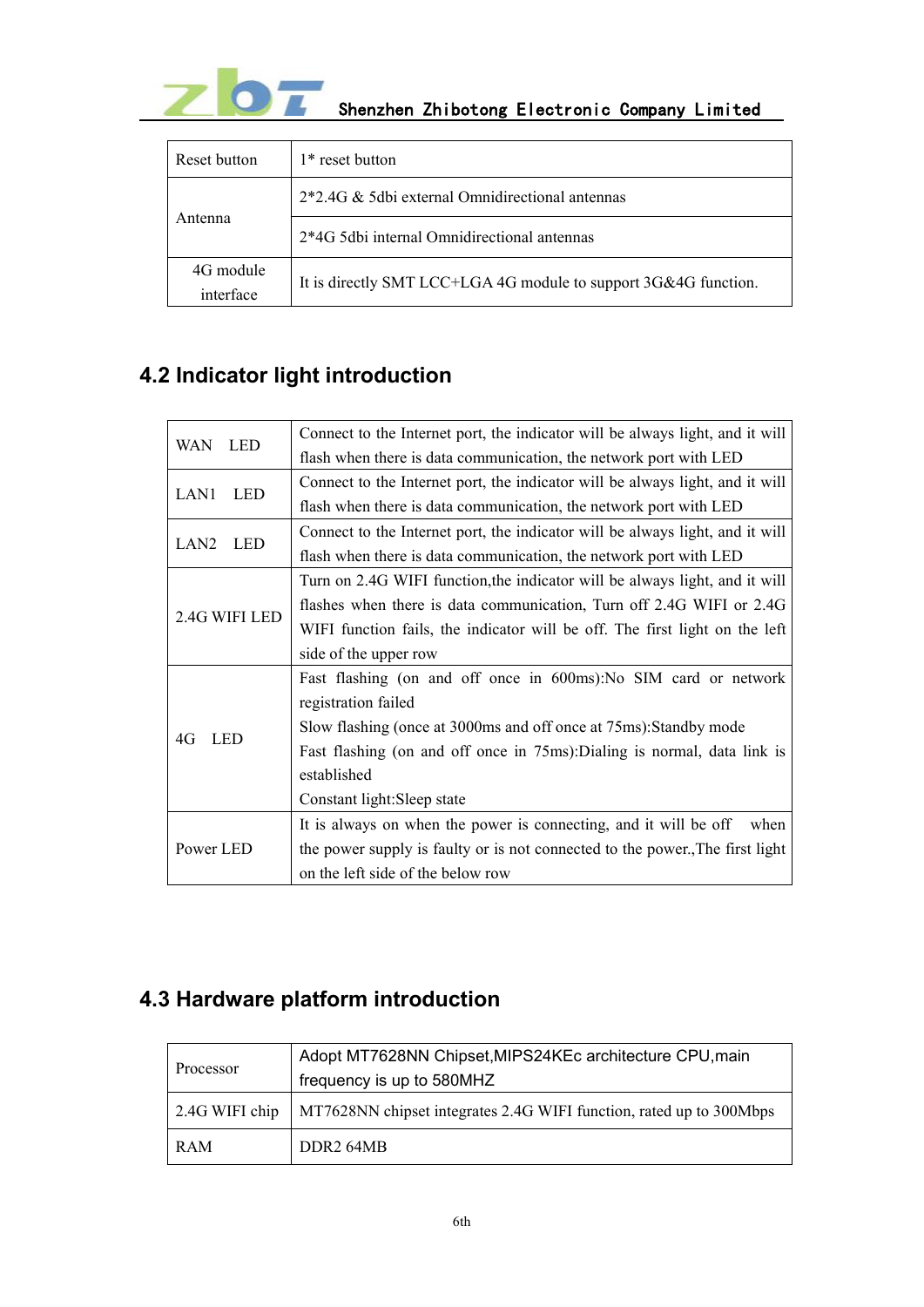

|             | Nor Flash 8MB             |
|-------------|---------------------------|
| <b>FASH</b> | Do not support NAND Flash |

#### <span id="page-6-0"></span>**4.4 Hardware watchdog function introduction**

This hardware product has designed the hardware watchdog function. The hardware watchdog will automatically turn on after power on.And detect the heartbeat level output by the routing system once every 1 second. If the routing system itself fails (such as a crash), it will not be able to output the heartbeat level. At this time, if the hardware watchdog has not detected a heartbeat within 120 seconds Level, it will automatically shut down, restart the entire system in 15 seconds.

The routing system can independently control the power supply of each 4G module. When the routing system detects any module dialing failure, it will automatically power off the failed 4G module, and then power on again to restart the 4G module.

#### <span id="page-6-1"></span>**5 4G mobile communication function**

This product has been SMT one 4G module to support 4G mobile communication functions. Adapter USB2.0 bus. Changing different 4G modules can support the 4G frequency bands of different countries. For more detailed 4G functions, please contact Zhibotong customer service, and refer to the specification of 4G module .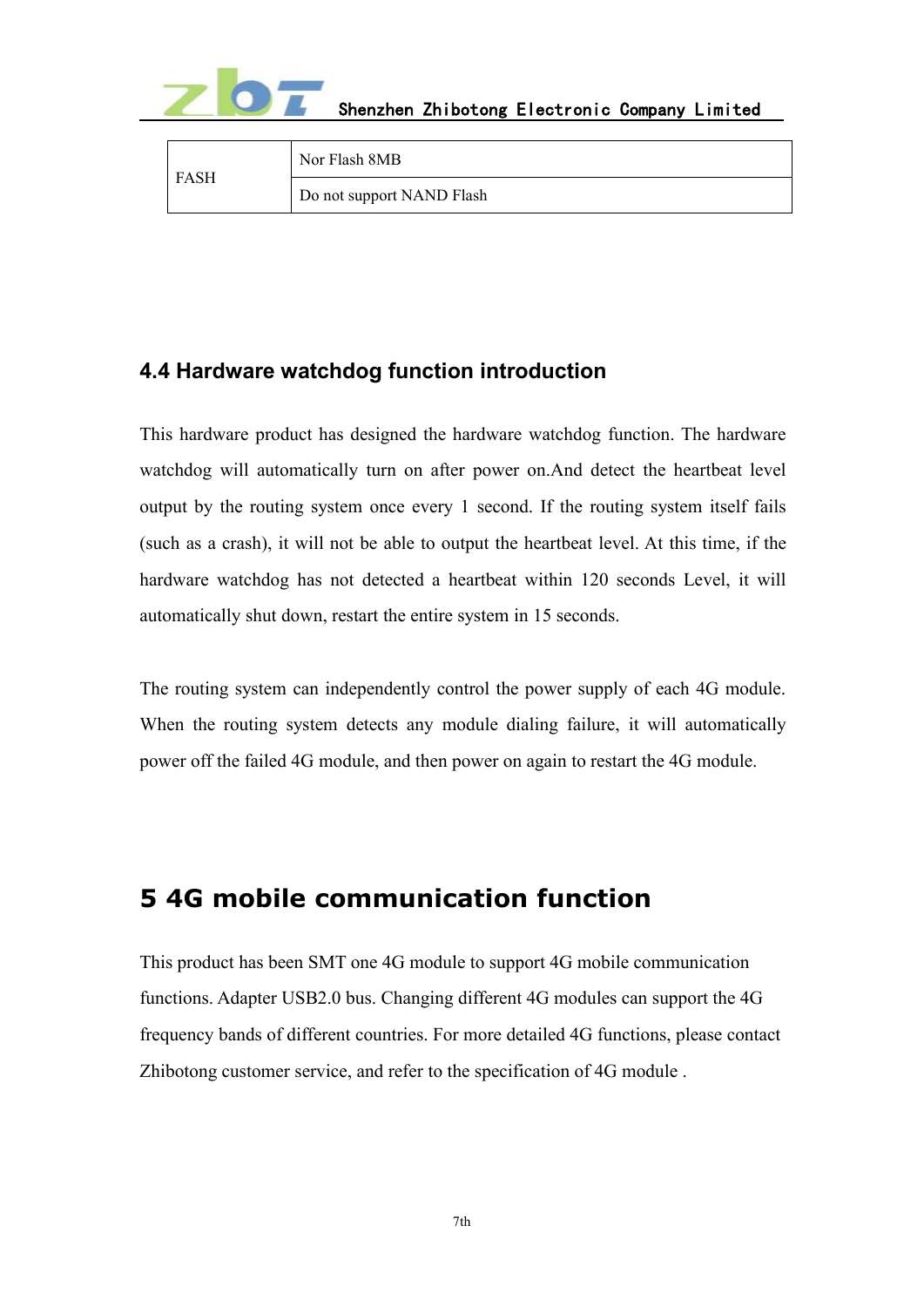

# <span id="page-7-0"></span>**6 Description of power supply and power**

#### **consumption**

|                             | <b>Test Conditions</b>     | Min   | Rated | Max   | Unit |
|-----------------------------|----------------------------|-------|-------|-------|------|
|                             |                            | Value | value | Value |      |
| Working Voltage             | $TA = 25^{\circ}$ C        | 6     | 12    | 14    | V    |
| Absolute<br>working voltage | $TA = 25^{\circ}$ C        | 5.5   |       | 16    |      |
| Working current             | VIN=12V, $TA = 25^\circ$ C | 0.4   | 0.6   |       | A    |

Please use the ZBT standard power adapter to supply power for this product. If you do not use the ZBT standard power adapter, please strictly follow the above power supply specifications to supply power for this product, otherwise it will damage the product. If you use batteries or vehicle power supply, please be sure to take anti-static and anti-surge measures.

# <span id="page-7-1"></span>**7 WIFI Wireless parameter introduction**

Compatible with IEEE 802.11 b/g/n, support IEEE 802.11 d/h/k; support 20MHz, 40MHz, using 2T2R MIMO antenna technology, the maximum connection rate is up to 300Mbps. The following is a description of the transmission power of 2.4G WIFI , reception sensitivity, and power frequency .

|                      | Description | Max<br>Value | Rated<br>value | Min<br>Value | Unit |
|----------------------|-------------|--------------|----------------|--------------|------|
| working<br>frequency |             | 2484         |                | 2412         | MHz  |
| reception            | 11 Mbps CCK | $-86$        | $-87.5$        | $-89$        | dBm  |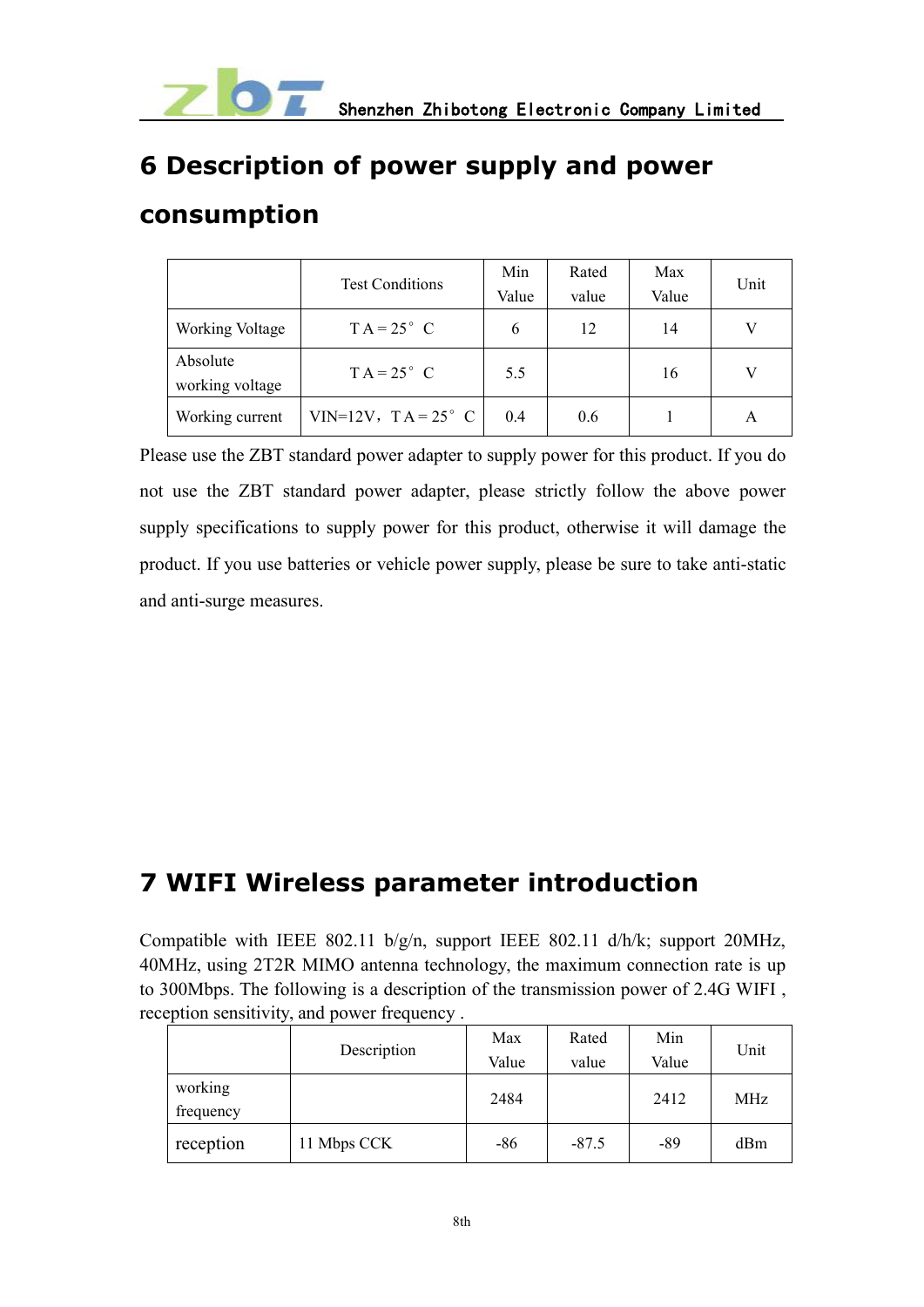

|--|--|--|

| sensitivity    | 54 Mbps OFDM                   | $-72$ | -74   | $-76$ | dBm |
|----------------|--------------------------------|-------|-------|-------|-----|
|                | $BW=20MHz$<br>MCS <sub>7</sub> | $-70$ | $-72$ | $-74$ | dBm |
|                | BW=40MHz<br>MCS 7              | $-68$ | $-70$ | $-71$ | dBm |
| Transmit power | 11 Mbps CCK                    | 19    | 18    | 17    | dBm |
|                | 54 Mbps OFDM                   | 17    | 16    | 15    | dBm |
|                | $BW=20MHz$<br>MCS 7            | 17    | 16    | 15    | dBm |
|                | BW=40MHz<br>MCS 7              | 16    | 15    | 14    | dBm |

# <span id="page-8-0"></span>**8 Introduction of structural parameters and accessories**

| Weight $(KG)$      | 1.02 <sub>K</sub> G           |                                                |  |  |  |  |  |  |
|--------------------|-------------------------------|------------------------------------------------|--|--|--|--|--|--|
| <b>Size</b>        | $L*W*H=168.61*129.02*17.94mm$ |                                                |  |  |  |  |  |  |
| Color              | Gray                          |                                                |  |  |  |  |  |  |
| Including<br>parts | Power adapter                 | 12V/1A 1PCS                                    |  |  |  |  |  |  |
|                    | <b>Instructions</b>           | 1PCS                                           |  |  |  |  |  |  |
|                    | Certificate of<br>conformity  | 1PCS                                           |  |  |  |  |  |  |
|                    | Net cable                     | 1PCS                                           |  |  |  |  |  |  |
|                    |                               | 2.4G external antennas 2PCS                    |  |  |  |  |  |  |
|                    | Antenna                       | 4G external 5DB antennas 2PCS inside of router |  |  |  |  |  |  |

# <span id="page-8-1"></span>**9 Product working environment requirements**

| Working<br>temperature | $-0^{\circ}$ C to 40 <sup>°</sup> C |
|------------------------|-------------------------------------|
| Storage                | -40 $^{\circ}$ Cto 70 $^{\circ}$ C  |